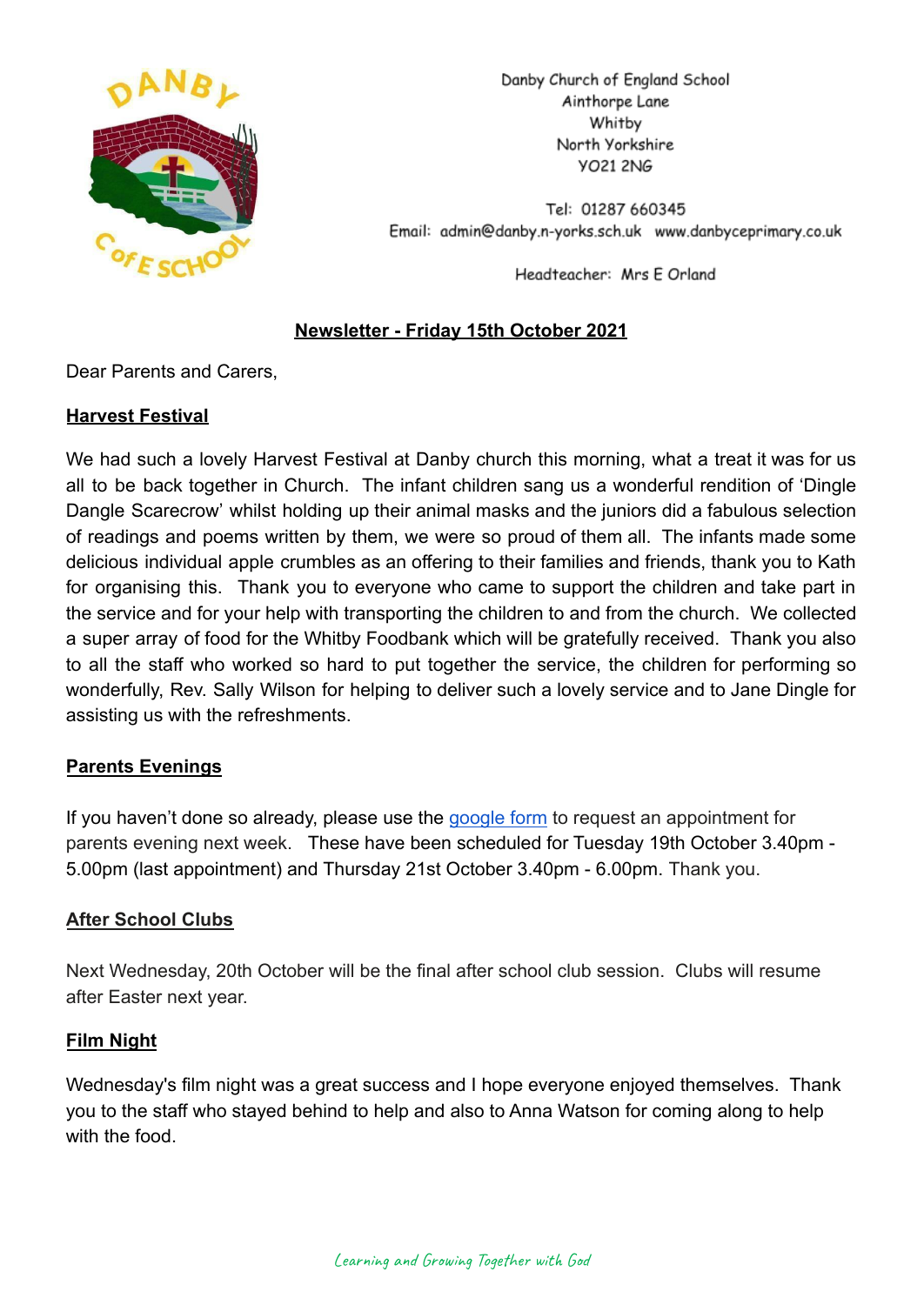### **Sporting Events**

The girls football team played a fabulous tournament on Wednesday finishing second in their group. Well done girls! This afternoon, the juniors are going to play in a tag rugby tournament at Whitby Rugby Club and we wish them all luck. More on that next week when we know how they got on.

### **Christmas Raffle Prizes**

We are starting to collect prizes for the Christmas raffle so if you have anything you can donate, please send them in to school. We're happy to store them in school if you'd like to bring them in as soon as you have acquired some! We desperately need the Christmas raffle to generate lots of funds for our PTFA so the bigger the raffle, the better! Thank you very much for your help.

### **Year 6 Peat Rigg Parents' Meeting**

There will be a short Peat Rigg Parents' meeting on Tuesday 2nd November at 4pm at Egton School in preparation for the November Y6 trip. The meeting will be led by Ian Thorpe from Peat Rigg, if you have not had the Peat Rigg experience before with an older sibling, you may find this a useful opportunity.

### **Stay and Play Days**

Do you know someone who is starting school next September? We are holding two stay and play events for prospective parents in the coming weeks, so please do help us to spread the word. On Wednesday 3rd November 10am-11.30am and Tuesday 9th November 2pm-3.30pm, we are inviting youngsters of nursery age and their parents to come and play and share some light refreshments. During the sessions there will be a chance to tour the school and meet our staff. We look forward to meeting everyone!

### **Diary Dates**

| Swimming                                            | Thursdays, 7/10, 21/10, 11/11, 25/11, 9/12,                    |
|-----------------------------------------------------|----------------------------------------------------------------|
| <b>Forest School</b>                                | Thursdays, 14/10, 4/11, 18/11, 2/12                            |
| Harvest Festival (donations in aid of Food<br>Bank) | Friday 15th October 2021 at 9.30am St<br>Hilda's Church, Danby |
| <b>Break up for Half Term</b>                       | Friday 22nd October 2021 at 3.30pm                             |
| <b>Return to School</b>                             | Monday 1st November at 9am                                     |
| <b>Break up for Christmas holiday</b>               | Friday 17th December 2021 at 3.30pm                            |

Next week I will be at Danby on Tuesday and Thursday and Egton on Monday, Wednesday and Friday.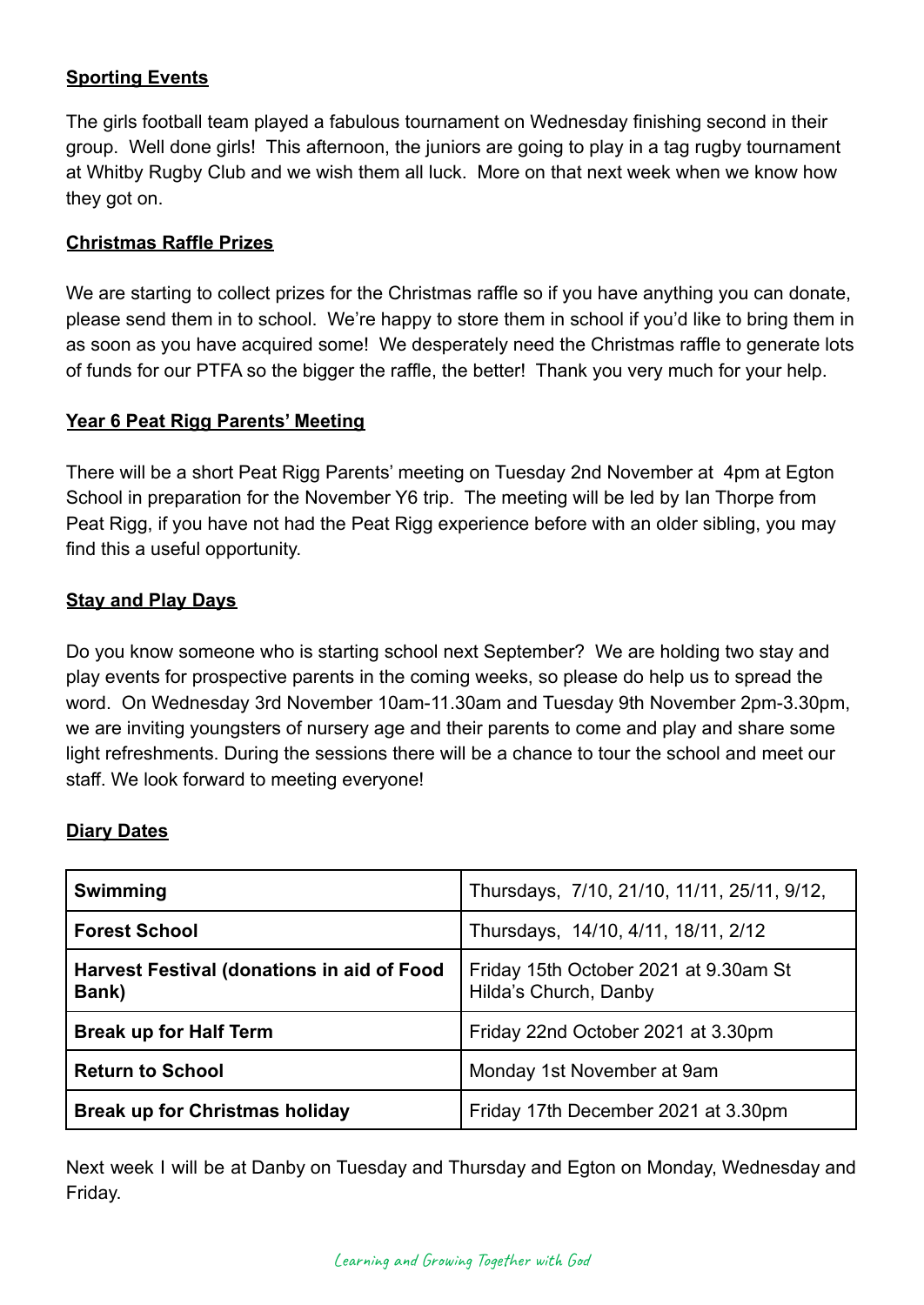Have a lovely weekend.

With best wishes,

Orland

Liz Orland Headteacher

# **The information below has not changed but is still relevant.**

#### **Covid-19 current rules on self isolation**

Individuals are not required to self-isolate if they live in the same household as someone with COVID-19, or are a close contact of someone with COVID-19, and any of the following apply:

- they are fully vaccinated
- · they are below the age of 18 years and 6 months
- they have taken part in or are currently part of an approved COVID-19 vaccine trial
- · they are not able to get vaccinated for medical reasons

Instead NHS Test and Trace will make contact and advise that a PCR test is taken.

Therefore, children are allowed to come to school even if someone in their household has tested positive but only if they have no symptoms themselves.

Pupils, staff and other adults must not come into the school if they have symptoms, have had a positive test result or other reasons requiring them to stay at home due to the risk of them passing on COVID-19 (for example, they are required to quarantine).

#### **Breakfast Club**

Just a reminder that breakfast club is available daily from 8am. Bookings are not always necessary. £2.50 per child including breakfast.

#### **Esk Moors Caring Activity Club**